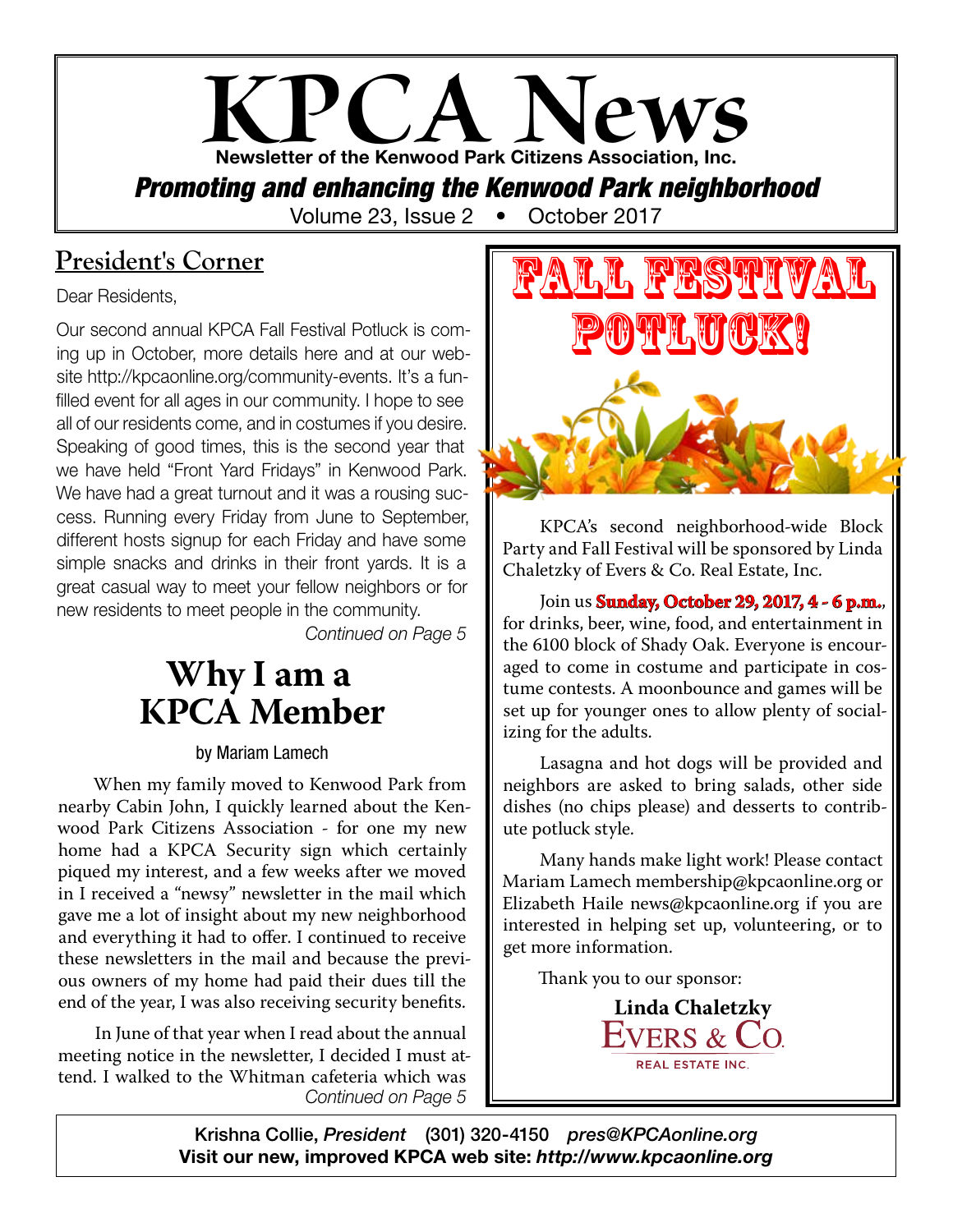### Hello from the KPCA Board…

KPCA's annual meeting was May 23 and elections were held for six At-Large Board Member positions for 2017-2018. The slate was approved unanimously and we are so thankful to all who volunteered. The 2017-2018 KPCA Board is:

> President: Krishna Collie, pres@kpcaonline.org

> Vice-President: Linda Chaletzky, vp@kpcaonline.org

> > Secretary: Elizabeth Haile

Treasurer: Hannah Elson, treas@kpcaonline.org

### Committee Chairs

Security Patrol: Cameron Groves, security@kpcaonline.org Community Outreach: Lindsey Dickinson, news@kpcaonline.org Traffic and Safety: Katherine Kerxton, traffic@kpcaonline.org

> Membership/Block Captains: Mariam Lamech, membership@kpcaonline.org

Welcoming/Special Events: Sarah Najafi, events@kpcaonline.org Communications: Elizabeth Haile, news@kpcaonline.org

#### At Large Board Members

Foroud Arsanjani, Lindsey Dickinson, Ed Elson, Joann Harrison, Katherine Kerxton, Mariam Lamech

**Would you like to start a special interest group, another Committee, or serve on an existing Committee? Please join us! Contact one of our Board members to find out how to get involved.**

Prospective block captains and the KPCA Board mingled at a cocktail party at the home of Ed and Hannah Elson on Sunday afternoon, September 17. It was an opportunity for all to discuss approaches to involving more neighbors in our community activities. There was a spirit of enthusiasm about our association and the many things it was doing to promote our safety and neighborly participation. Those who checked "Yes" to being a block captain on their membership form were invited. If you are interested in learning about being a block captain please contact Membership Chair, Mariam Lamech, at:

membership@kpcaonline.org.

## **Security Patrol**

*"I highly commend Urban Alarm. We have used them a couple of times while away and they provide regular and helpful reports. It's an excellent service.*

*"I am writing to praise the excellent services rendered of Andy Alvarez in monitoring our house during our extended absence.*

*"This company is the best that KPCA has ever had. They sent us regular reports and pictures of our house and garden, and we felt confident knowing that someone was watching the house."*

**Have you paid your Security Member KPCA dues? If so, then you can use Urban Alarm to monitor your home while you are on vacation too!**



200+ of your neighbors contribute to secure your community An active patrol can reduce crime by over 50%\* urbanalarm.com/patrol<br>202.265.2700 x111

Paid members can coordinate with Urban Alarm to take pictures of their home while they are away, or to move newspapers or packages, and even have their garage door monitored in case it is left open. You can also provide Urban Alarm with your alarm company phone number to respond as a first line of defense given the close proximity of a security patrol officer.

In addition to monitoring our neighborhood during certain hours of the day and night, Urban Alarm also offers discounted personal home alarm

monitoring services for Kenwood Park residents, including six months of free monitoring for security members. Please call Urban Alarm at 202-265-2700 to have your existing home system evaluated.

The KPCA Board is currently exploring providing additional a-la-carte options for security members, including Enhanced Patrols (e.g., add 60 mins of patrol inclusive of 30 mins per week of stationary monitoring), Enhanced Patrols with Daily Patrol Reports (e.g., custom patrol procedures for your home, including walking around property), and Remote Video Monitoring from a central location. Look for a survey this winter to assess interest in these a-la-carte options.

In the meantime, if you haven't already, pay your July – June 2018 dues to become a Security Member and take advantage of these services! If you have any questions, please contact Cameron Groves at **security@ kpcaonline.org** or check our website at:

**www.kpcaonline.org/kpca-security-patrol**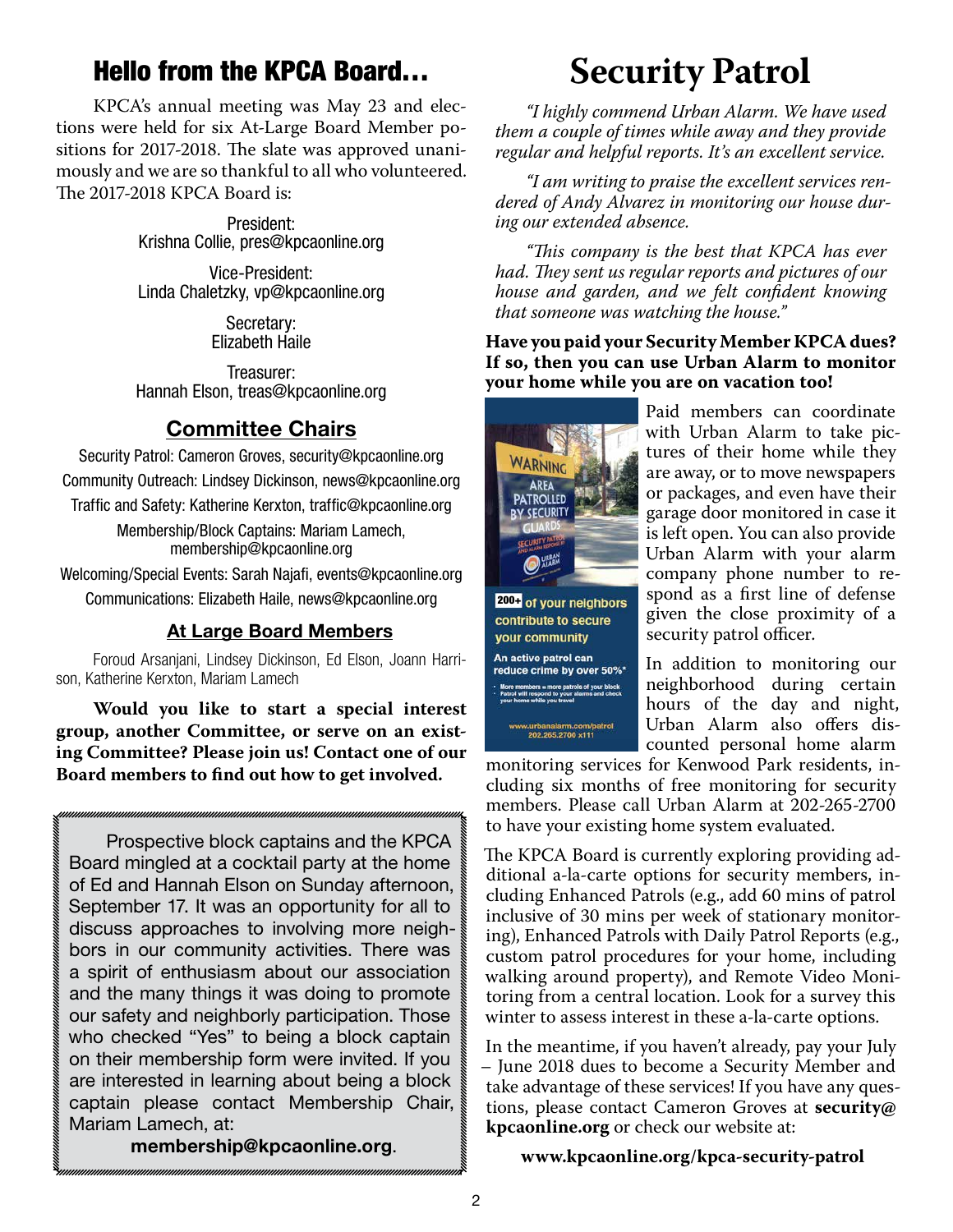# News You Can Use…

Did you know you can find recommended contractors in *Washington Consumer Checkbook* for free? The Montgomery County Public library has back issues of *Checkbook* magazine, or you can access recommendations online at library computers. To log in to *Checkbook* you have to go through the library's webpage on a library computer.

Of course, you are also encouraged to post questions on the Kenwood Park yahoo email group listserv any time you want recommendations for area contractors, or have recommendations to share!

If you are not already on the yahoo group, email:

*kenwoodpark-subscribe@yahoogroups.com*

with your street address and our moderator will add you. To post messages, simply email kenwoodpark@yahoogroups.com and it will be sent to all on the list.





### **Sunday** October 29 4:00-6:00 PM 6100 Block of Shady Oak



Book  $C1$ 

The Kenwood Park Book Club will meet

next on October 19 and we are reading *My Father's Tears and other stories*, a 2009 book by John Updike. For more information, please contact Sandy Gust at **book@kpcaonline.org.** We meet once a month and welcome new members!

### Neighborhood Services Available

Carly Choppin (certified babysitter) 301-229-9139

- **Esmee Najafi (Junior at Whitman available for babysitting; lots** of experience) 202-730-5363 or *esnajafi999@gmail.com*
- **Naren Roy (Junior at Whitman; pet-sitting/dog-walking** this summer, love to work with animals, has experience) 202-341-6063 or *narsebrocks@gmail.com*
- Annabelle Piot (10th grader at French International School; babysitting, pet sitting, housesitting) 202-413-0557 or *annabellep03@gmail.com*
- Claire Ryan (Senior at Whitman, certified babysitter who loves taking care of kids of all ages) 240-393-3579.
- Ally (Alexandra) Turco (CPR Certified babysitter; American Red Cross First Aid Certified) 240-620 5775 or *alturco@ vifi.org*

Julian Vazquez (College student with a driver's license offering pet sitting, dog walking and running errands around the Bethesda area.) Text 301-910-3013 or *julianvazquez06@ hotmail.com*

Chris Fowler (Marbury Rd) (Cut your grass, water your plants, take care of your pets while you're on vacation, move heavy objects). 301-455-8187 or *chris.fowler419@gmail. com*. References available upon request.

#### GET LISTED HERE FREE:

*Email our Communications Chair at* news@kpcaonline.org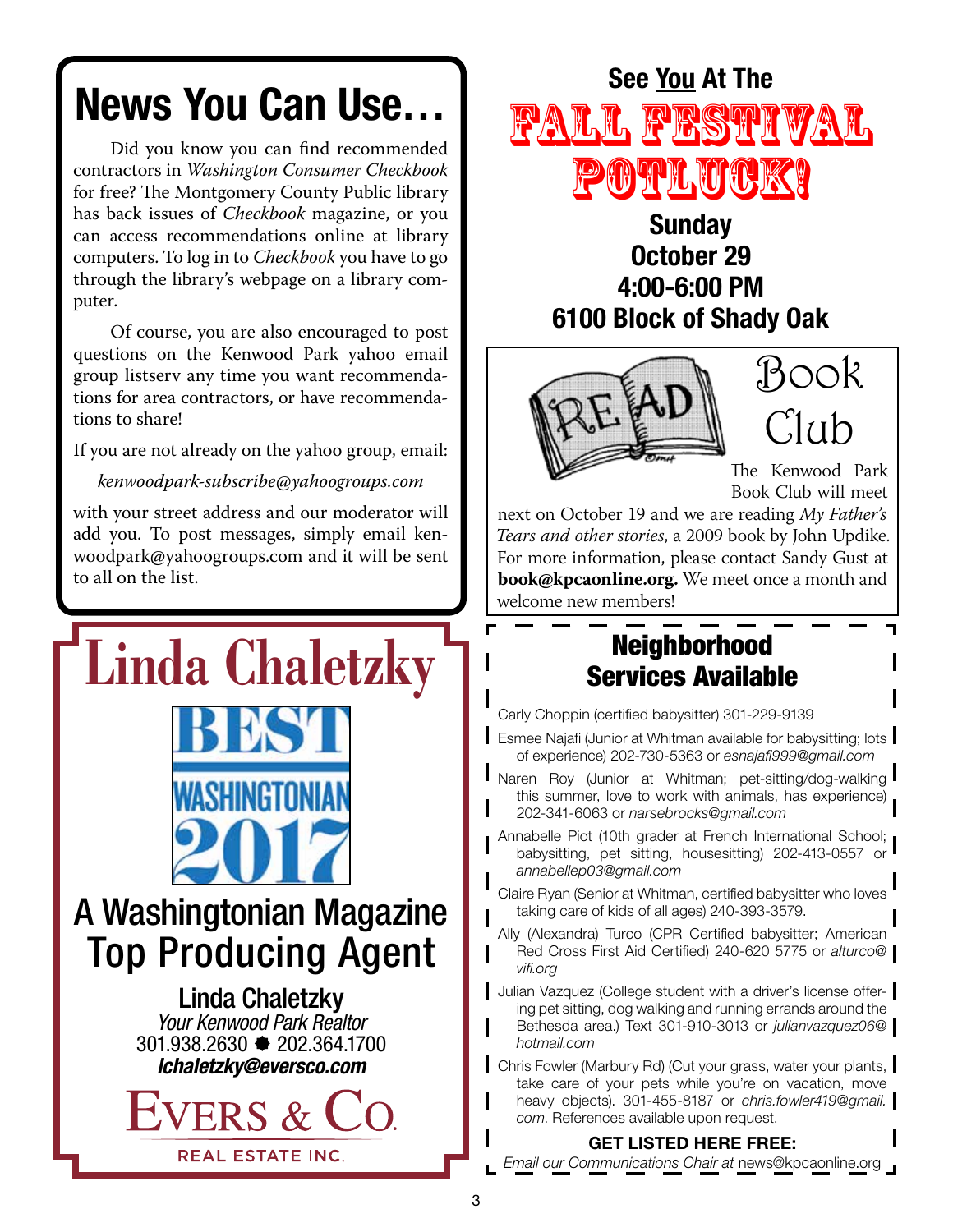## *The Real Estate World* **No Need To Be Nervous About Downsizing!**

Homeowners who have begun to think about downsizing often feel overwhelmed by all their "stuff". It's becoming well known that adult children and grandchildren may only be interested in a few pieces their downsizing family members have collected. Silver, china, figurines, collectibles from travels, and even artwork dear to the parents hold little interest for their offspring. So it's easy to see how daunting a task it might be to even begin thinking about how to meaningfully distribute what are felt to be treasures.

But it is important to note there are resources aplenty to help with these tasks. Downsizers wasn't even an occupation a few years ago, but like staging, it has become a booming industry. These services can help with donations, shipping to family members, sales and disposal, as well as determining what pieces will work in a new home. It's not too early to start planning a year or two in advance. There are a number of

reputable and reliable services in our area that can help homeowners over time (or quickly if the need be!) get the job done.

There are currently three homes for sale in Kenwood Park from \$1,295,000-\$1,757,029. One has been on the market 10 days and the other two 213 and 351 days. Two homes are for rent, at \$4750 and \$4995.

Since March 1st 14 homes have sold, ranging in price from \$900,000 to \$2,200,000. One is under contract with a list price of \$2,595,000. Eight homes have rented from \$3700-\$4600.

> *contributed by Linda Chaletzky lchaletzky@eversco.com*

\*Statistics are taken from the Metropolitan Regional Information System for three areas: Washington, D.C., Montgomery County, Maryland, and Fairfax County, Arlington, Alexandria, and Falls Church in Virginia.

 $\infty$ 

## Update from Montgomery County Quiet Skies Coalition

The Quiet Skies Coalition met on September 14 and is now in its second year of action to reduce airplane noise and pollution over our homes. Our work IS

making a difference – in September, Governor Larry Hogan called on Attorney General Brian Frosh to sue the FAA, saying he's "heard from countless Marylanders about how aircraft noise…have made residents miserable in their own homes with louder and more frequent flights."



Montgomery County has also set aside money for hiring a law firm to investigate suing the FAA. Both lawsuits would examine whether the FAA correctly analyzed the environmental impacts of changing to NextGen.

The City of Phoenix, AZ recently prevailed in its legal case before the U.S. Court of Appeals for the D.C. Circuit against the FAA, challenging the legality of altered flight paths over Phoenix neighborhoods and historic sites. That decision cited the large number of public

complaints, so the Coalition thinks it is very important for each of us to continue sending complaints. Read more about these cases at https://sites.google.

> com/site/208xxquietskies/ news.

The Coalition will continue to work on several strategies to influence the FAA:

community members' filing complaints to DCA **(file noise complaints at www. viewpoint.bksv.com/dca3)**

Montgomery County

representatives' participation in Working Group Recommendations to FAA

- Ε Montgomery County and Maryland's political leadership sending letters to the FAA
- and a lawsuit by Montgomery County against the FAA.

If you would like more information or are interested in getting involved, contact Kenwood Park's rep, Joann Harrison, at **Joannharr@gmail.com**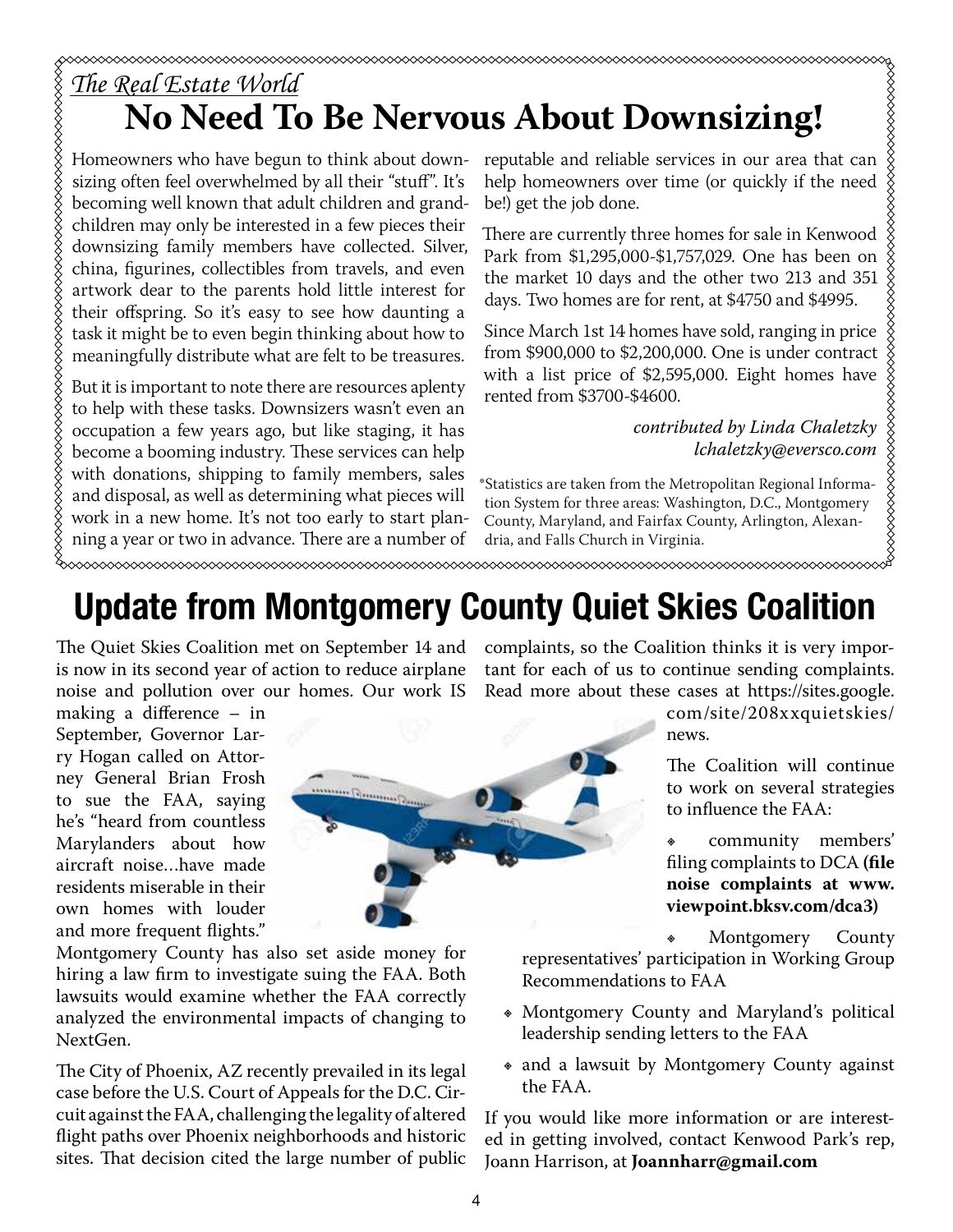#### Why I am a KPCA Member–*Continued from Page 1*

filled with neighbors most of whom I had never met. While at the meeting, I learned about the Kenwood Park listserv which has proved to be so useful and that the association had an active board run completely by volunteers. I also learned about the KPCA website and realized that the newsletter which was keeping me up-to-date on neighborhood events was being mailed to every house regardless of whether they paid their membership dues. This was very different from my previous neighborhood, where the newsletter was only mailed to residents who paid their dues.

So when it was time to renew my membership I promptly mailed my check to cover both Security and Resident dues, both of which together were still less than \$1 a day. If one paid only Resident dues, this amount worked out to only \$0.23 cents a day. The vacation coverage the security company provided came in very useful when we planned a vacation but forgot to suspend our newspaper delivery. I was also very impressed with all the activities I was reading about and excited about the opportunities that I could avail of to be more involved and to get to know my neighbors. It was at one of these annual meetings that I raised my hand to join the board to work with other volunteers to help connect the neighborhood.

I hope those of you reading this, if you are already not doing so, will participate in the events KPCA has to offer – special interest groups, gardening, our upcoming Fall Festival, July 4th bike parade, back-toschool ice-cream social, and more – and form groups to meet your interests. Also, if you haven't yet joined or renewed your membership, please consider doing so.

#### Contact **membership@kpcaonline.org**.



Tel: 301-718-1088 Blog: bethesdapcrepair.wordpress.com

Garden Club

Thank you to all who participated in the spring plant swap on May 6! And a HUUUGE thank you to Sinaly Roy, Sarah Najafi, and Raye Farr, who volunteer their time and backs to beautify and maintain the entrances to our neighborbood at Durbin/Radnor, Goldsboro/Millwood, and the circle on Lenox.

If YOU are interested in helping to occasionally weed, trim, mulch or plant at any of these locations please contact Garden Club coordinator Sinaly Roy at garden@kpcaonline.org. KPCA can pay for supplies but we are looking for more people interested in helping occasionally.



*You Have Choices, Let Me Be One Of Them.*

CHRIST **INTERNATIONAL REAL ESTAT** 

LONG & FOSTER

5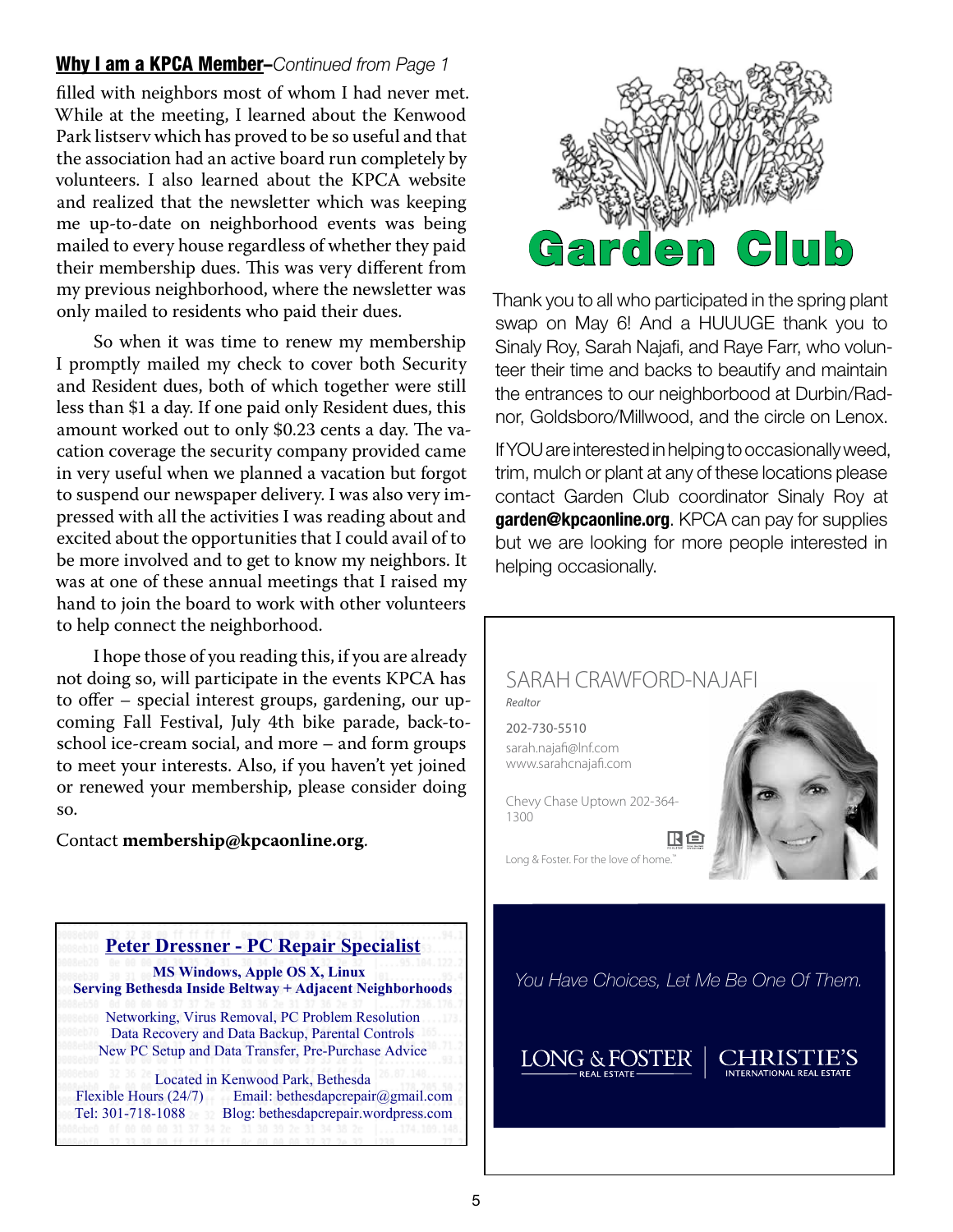#### President's Corner–*Continued from Page 1*

The signup for Front Yard Friday is exclusively through our listserv. If you have not done so already please join our Yahoo group listserv. Directions are at http:// kpcaonline.org/yahoo-group or just send an email to kenwoodpark-subscribe@yahoogroups.com with your name and street address. The group is only for Kenwood Park residents. Once you have signed up you can post and receive messages. Traffic has picked in the last year with 274 of our residents on it and it's been a great way to get recommendations and share information about the community.

The most effective way to reach me is via email: preskpca@gmail.com. We have received new security signs and poles so if any KPCA security member wishes to get a new sign, please drop me a note.

en de la contrata de la proponecidad de la contrata de la contrata de la contrata de la contrata de la contrat

*Krishna Collie*

## Bridge Club

Kenwood Park has a Social Bridge Club that meets on weekday mornings or afternoons in neighbors' homes. We are looking for more singles and couples interested in playing at the intermediate level. Please join us! If you are interested in learning more, call Christina Lobo (301) 229-3490 or Gloria Fitchett (301) 229-8480.

### Meeting of Neighbors United October 2, 7:30 p.m. B-CC Regional Services Center 4805 Edgemoor Lane, Bethesda

The goal of Neighbors United is to establish a forum for reasoned discussion and action amidst growing signs of intolerance and bigotry in our nation and in our own community.

We welcome additional individuals interested in promoting a just and inclusive community here in Montgomery County.Do you care about these issues? Please join us for a special meeting to discuss recent hate incidents, possible responses, and to develop an action plan for the year.

#### For more information contact:

#### JoAnn Harrison joannharr@gmail.com

### TOP SAFETY REMINDERS for ALL KPCA NEIGHBORS

- 1. When walking/running at night always wear reflective clothing. Even if you can see the drivers, they can't see you!
- 2. No cell phone use while driving it's the law!
- 3. Drive cautiously and make complete stops at a stop sign.
- 4. When walking or running, walk against traffic; when biking, bike with traffic.
- 5. Teach your children the rules of the road as pedestrians and drivers!

### PLEASE SLOW DOWN!

The speed limit on Whittier Blvd is 30 mph. On every other street in Kenwood Park, the speed limit is 25 mph.

## **Walkers – A Heads Up!!**

 We are getting to the time of year when it gets dark earlier and it is difficult for drivers to see people walking in the street. We have many walkers, runners and dog-walkers in our neighborhood, who for their own security and that of others, should wear reflective clothing of some kind. Dogs might ideally wear reflective collars or leashes.

 KPCA has about 20 clip-on flashing reflectors to give out on a first-come, first-serve basis. For your own safety, please be vigilant and choose some type of reflective clothing or flashing light to wear when you go out in the evening or early morning. Contact Katherine Kerxton, traffic@kpcaonline.org, to pickup a free reflector and BE SAFE!

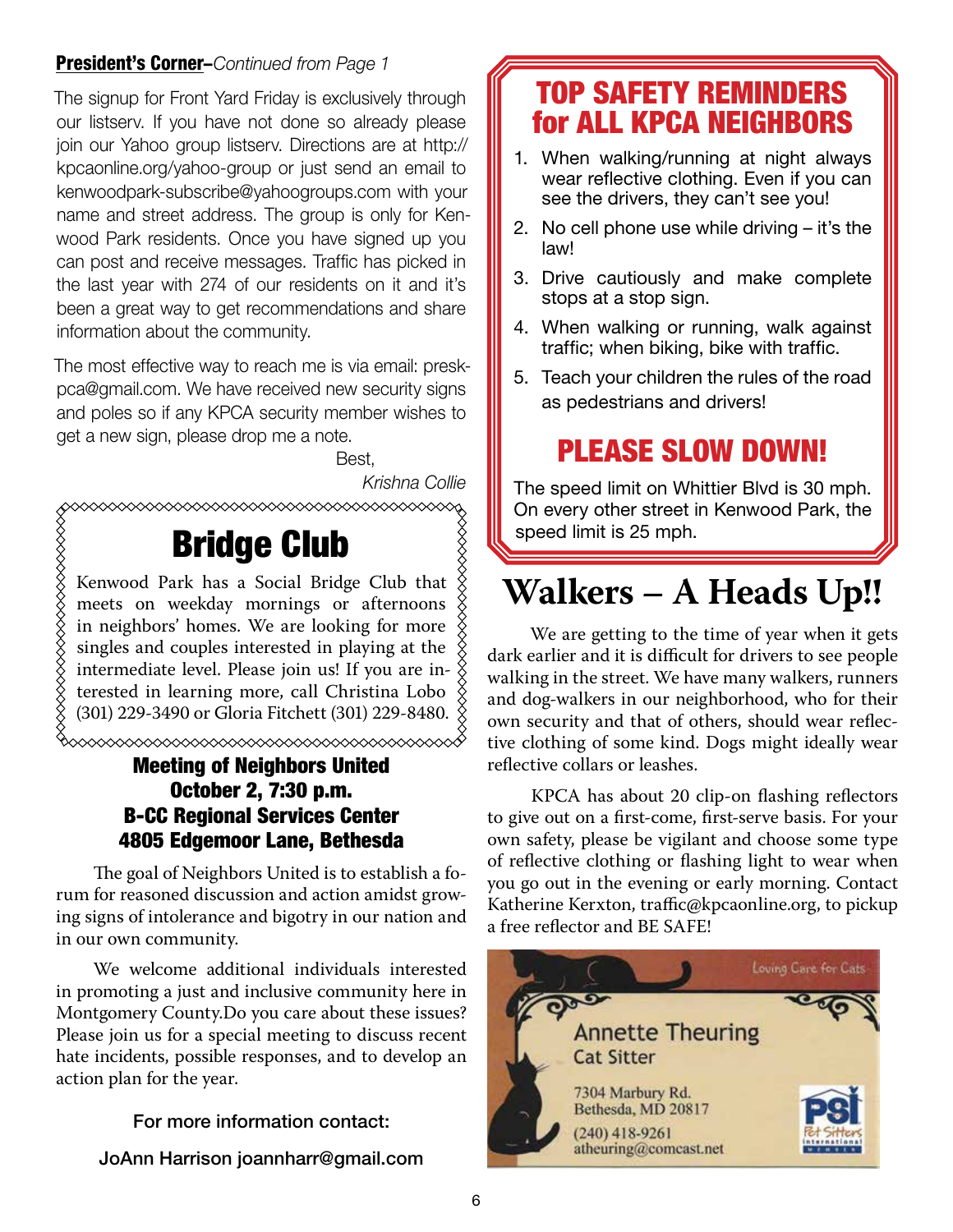## **How Old is Your Cherry Tree?**

#### by Ken Rubinson

For half a century, Kenwood Park has been graced by beautiful Kwanzan cherry trees lining its streets and planted by the original residents of the neighborhood on a collective basis. This has been a distinguishing feature of the neighborhood. Kwanzans are the second most numerous cherry trees around the tidal basin on the National Mall, they have a double-petal flower, bloom 2-3 weeks later than the Yoshinos, and turn red/gold in the fall.

The cherry trees around the tidal basin are primarily Yoshinos and have a single-petal flower. Both types of these decorative cherry trees grow well in the D.C.

area, which is in the middle of their climate range. (Our USDA Plant Hardiness Zone is 7a).

Many of the original Kenwood Park trees still survive and bloom gloriously each spring but are reaching the ends of their natural lifetime of about 40-50 years. Some that have died have been replaced

by individual homeowners. For those who would like to keep this tradition alive, there are several options. Our local garden centers stock both the Kwanzans and Yoshinos and they can also be purchased online, although these are usually smaller. I have used Willis Orchards, www.willisorchards.com. If you are willing to start really small and are extremely patient, 2-3 feet tall saplings can also be purchased from the National Arbor Day Foundation on the web at www.arborday. org. If you join the Foundation, the price to members is \$12 each.

Montgomery County will install certain types of shade trees on private property and assist with longterm care for free. Cherry trees are not included in

the species offered in this program, but there are other options. Check out details and how to apply at **treemontgomery.org**.

I have a few personal favorites for other kinds of trees. One of these is a Thornless Honey Locust, which I like because it has small leaves that are easily picked up by a lawnmower in the autumn, and the shade underneath the tree is quite light so the grass still can grow underneath it. One that I planted about 10 years ago is now taller than the top of the house.

Another option is the Elm. When I was growing up, we had roads that were arched with elms with their

> branches meeting in the center as much as 100 feet above the road. They succumbed to Dutch Elm Disease, and, as noted by the Elm Research Institute, Dutch Elm disease wiped out over 100 million American elms across the nation between 1945 in 1975. The Elm Research Institute was founded to de-

velop a disease-resistant American Elm and in 1985, after extensive genetic engineering and field testing, the Institute introduced the American Liberty Elm. Over 300,000 have been planted with less than 5% reported lost to Dutch Elm disease. They offer a larger and smaller elm at www.libertytreesociety.org, and I found that the smaller one grows just as well over time because its roots are better developed for its size. These trees grow 4' to 6' per year.

The more trees the better for our neighborhood, and staring earlier with less expensive, smaller trees now will give just as much pleasing shade as waiting for years and paying more.